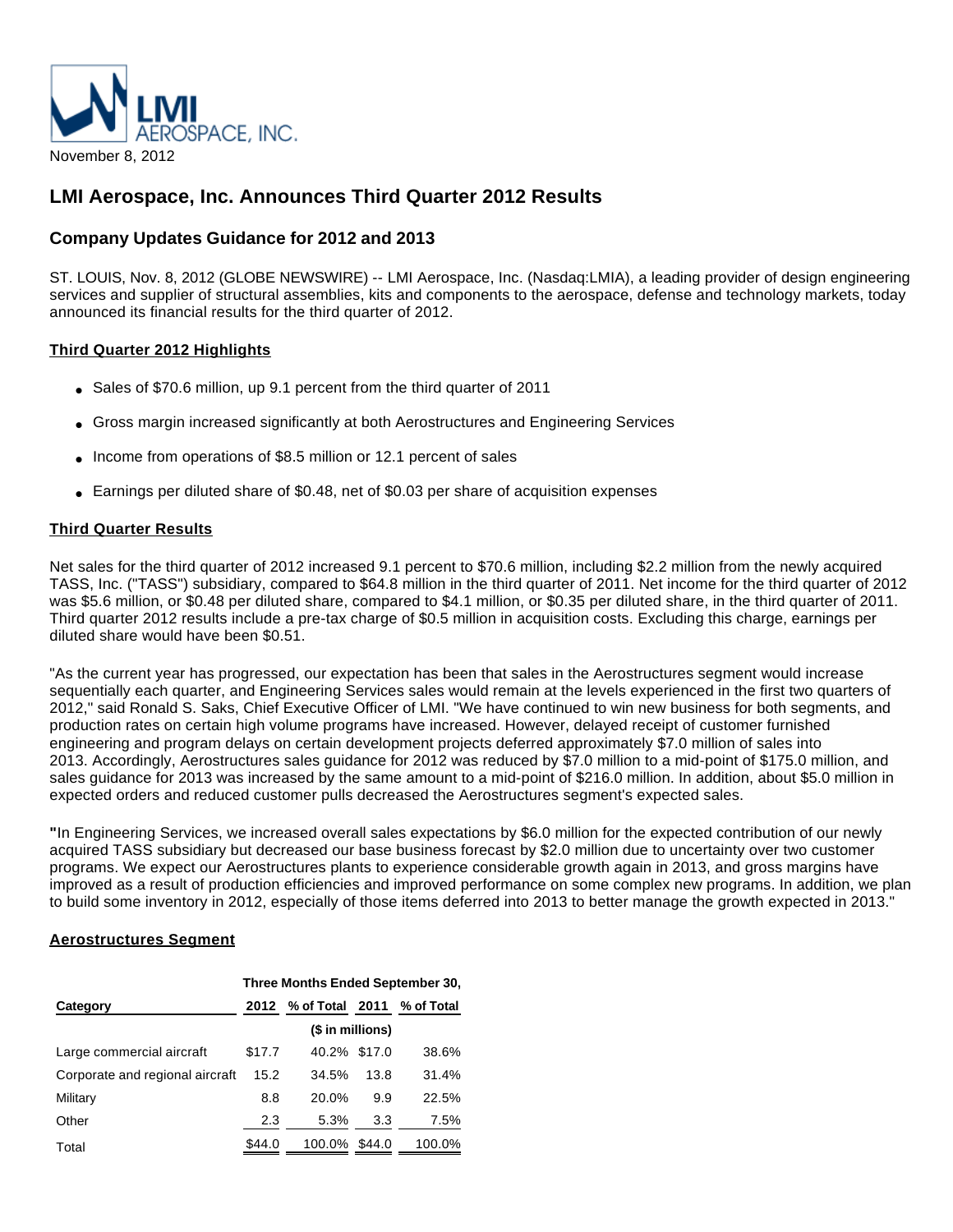Increasing production rates and new work on the Boeing 737, 747 and 787 models combined to drive a 4.1 percent increase in net sales of large commercial aircraft products, and the Gulfstream G650 and G280 models contributed to a 10.1 percent rise in corporate and regional market net sales. Reduced sales related to the Blackhawk program were due to decreased demand for certain models at one of the company's customers and increased production at a customer owned assembly facility, which we expect to continue into future periods.

The Aerostructures segment generated gross profit of \$12.9 million, or 29.3 percent of net sales, in the third quarter of 2012 versus \$11.9 million, or 27.0 percent of net sales, in the third quarter of 2011. Production efficiencies led to this improvement in the segment's margins.

Selling, general and administrative expenses ("SG&A") were \$7.5 million in the third quarter of 2012 versus \$6.7 million in the third quarter of 2011. Included in these expenses for the third quarter of 2012 is \$0.5 million in acquisition expenses.

#### **Engineering Services Segment**

|                                 | Three Months Ended September 30, |                      |            |        |  |  |
|---------------------------------|----------------------------------|----------------------|------------|--------|--|--|
| Category                        |                                  | 2012 % of Total 2011 | % of Total |        |  |  |
|                                 | (\$ in millions)                 |                      |            |        |  |  |
| Large commercial aircraft       | \$7.3                            | 26.8%                | \$6.3      | 30.3%  |  |  |
| Corporate and regional aircraft | 8.4                              | 30.9%                | 6.2        | 29.8%  |  |  |
| Military                        | 9.8                              | 36.0%                | 5.2        | 25.0%  |  |  |
| Other                           | 1.7                              | 6.3%                 | 3.1        | 14.9%  |  |  |
| Total                           | \$27.2                           | 100.0%               | \$20.8     | 100.0% |  |  |

Engineering Services experienced increased demand due to growth in the number of new programs currently in development in the company's aerospace markets.

The inclusion of TASS into this operating segment has increased large commercial aircraft revenue by \$2.2 million in the third quarter of 2012, which was partially offset by declines in the Boeing 747-8 and Boeing 787 projects. Revenue for Engineering Services in support of the KC-46 tanker in the military market increased \$3.0 million in the third quarter of 2012 from the third quarter of 2011, absorbing new hires and staffing transfers from commercial programs inside Boeing. Another key driver was support for Bombardier's Learjet 85, which helped generate 35.5 percent growth in the corporate and regional market. Maturation of a design contract for 787 shipping fixtures resulted in the decline in other net sales.

Gross profit for the segment was \$5.8 million, or 21.3 percent of net sales, for the third quarter of 2012 up from \$3.5 million, or 16.8 percent of net sales, for the prior year quarter due to the increase in revenue in the current quarter. The inclusion of TASS, which provided gross profits of \$0.5 million or 22.7 percent of net sales, contributed to the margin growth. Gross profit for 2011 was negatively impacted by lower gross margin on two fixed price contracts.

SG&A for the segment increased from \$2.0 million in the third quarter 2011 to \$2.6 million in the third quarter of 2012. This increase is attributable to the inclusion of TASS' results since acquisition.

## **Non-Segment**

The effective income tax rate for the third quarter of 2012 and 2011 was 33.2 percent as we continue to generate additional tax credits. Interest expense did not materially change.

The company generated cash flow from operations of \$6.1 million in the third quarter of 2012 and funded capital expenditures of \$6.2 million, resulting in a slightly negative free cash flow. Based upon the company's expectation that it will receive two additional milestone payments on a design-build contract prior to the end of the year, the company now projects full-year 2012 free cash flow to be a net use of approximately \$2.0 million. Additionally, during the third quarter of 2012 the company used \$9.9 million of cash for the acquisition of TASS, resulting in a \$0.5 million balance on credit facilities.

Backlog at September 30, 2012, was \$282.4 million, including about \$11.0 million in tooling for a new development program, compared to \$219.2 million at the end of the prior year quarter.

#### **Outlook for 2012**

The company has updated its previous guidance for 2012, as follows, which includes the impact of TASS: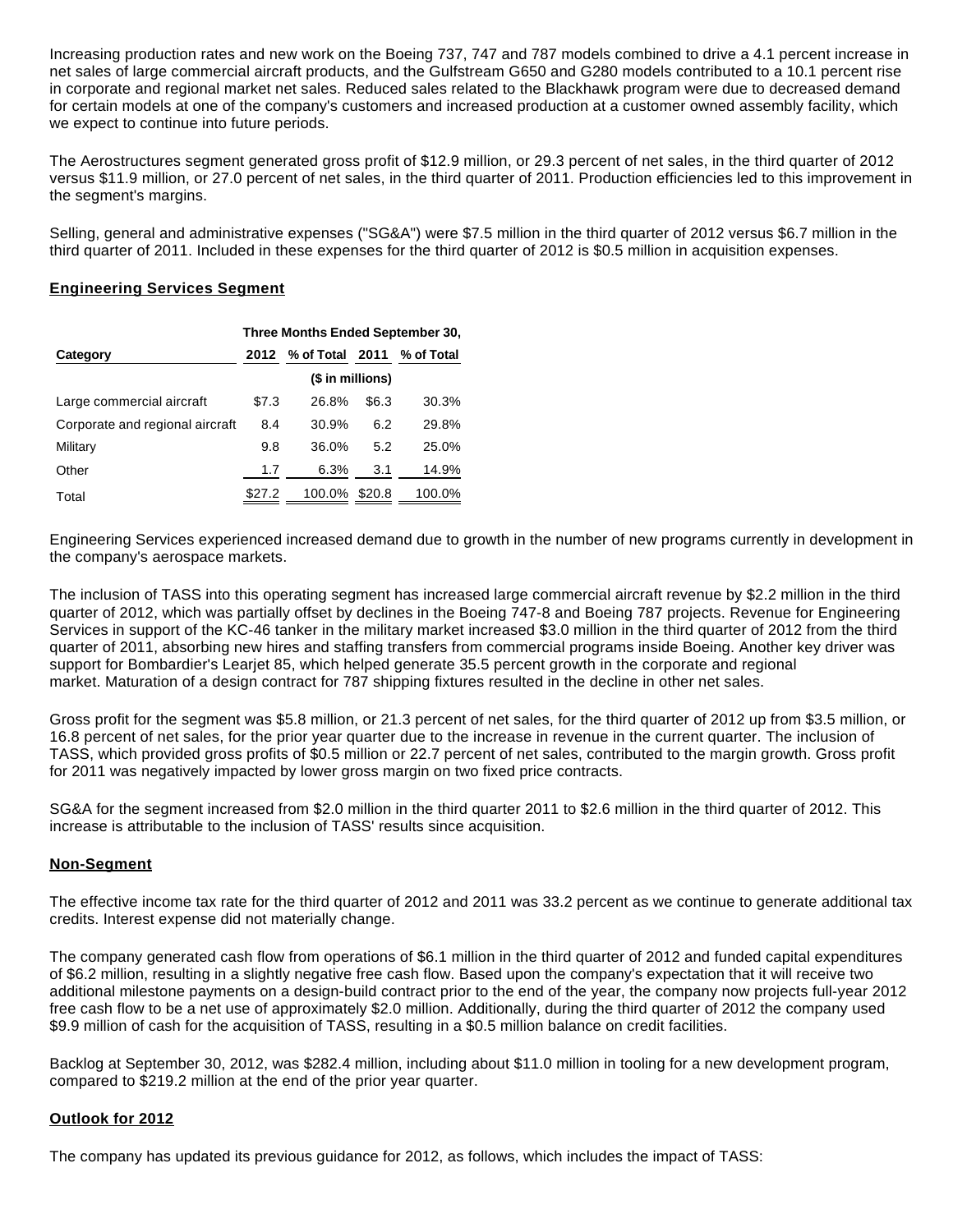## **Consolidated Operations**

- Net sales between \$279.0 million and \$283.0 million, including \$6.0 million for TASS
- Gross profit between 24.9 percent and 25.4 percent
- SG&A between \$37.8 million and \$38.6 million, including acquisition expense
- Interest and other expenses of \$1.0 million
- Effective income tax rate of 34.4 percent
- Capital expenditures between \$18.0 million and \$20.0 million. The company's forecasted capital spend has decreased due to timing of planned new capital investments.
- Depreciation, amortization and stock compensation expense of \$9.8 million

The expectations for each segment are as follows:

### **Aerostructures**

- Net sales between \$174.0 million and \$176.0 million
- Gross profit between 28.0 percent and 28.5 percent
- SG&A between \$28.3 million and \$28.8 million, including acquisition expense

### **Engineering Services, including TASS**

- Net sales between \$105.0 million and \$107.0 million
- Gross profit between 19.7 percent and 20.3 percent
- SG&A between \$9.5 million and \$9.8 million

#### **Outlook for 2013**

The company is updating guidance for 2013 as follows:

## **Consolidated Operations**

- Net sales between \$332.0 million and \$350.0 million, including \$16.0 million for TASS
- Gross profit between 25.3 percent and 25.9 percent
- SG&A between \$42.0 million and \$44.9 million
- Interest and other expenses of \$1.4 million
- Effective income tax rate of 35.0 percent
- Capital expenditures between \$18.0 million and \$22.0 million
- Depreciation, amortization and stock compensation expense of \$10.5 million

The expectations for each segment are as follows:

#### **Aerostructures**

- Net sales between \$209.0 million and \$223.0 million
- Gross profit between 28.0 percent and 28.5 percent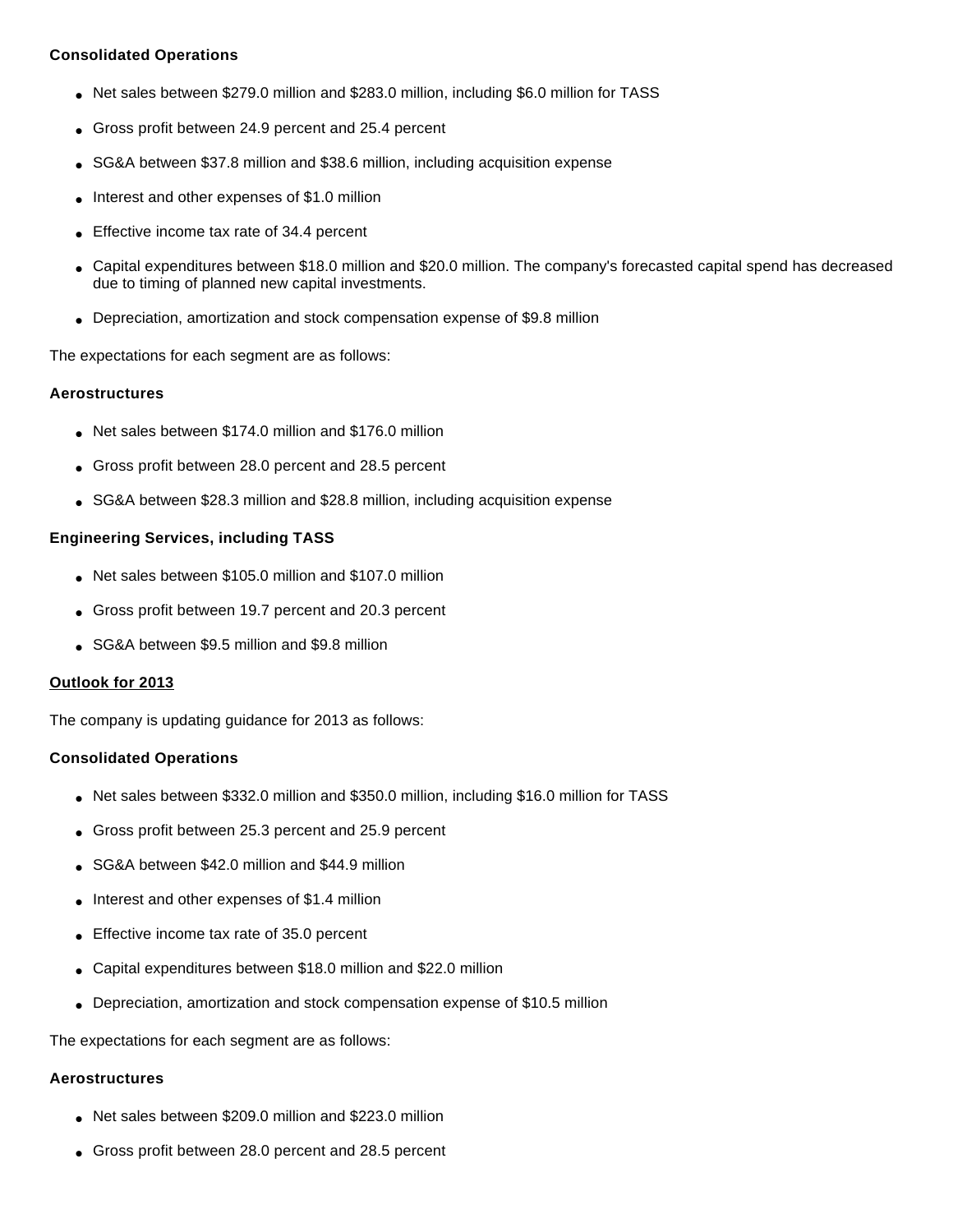• SG&A between \$29.5 million and \$31.5 million

#### **Engineering Services**

- Net sales between \$123.0 million and \$127.0 million
- Gross profit between 20.7 percent and 21.3 percent
- SG&A between \$12.5 million and \$13.4 million

"We expect 2012 revenues and operating income to be higher than any prior year, and the expected increase in revenue and required hiring in 2013 is forecasted to provide the critical mass needed to enable us to expand our reach," Saks said. "We expect LMI's ongoing investment in facilities and equipment and the broadening of our customer base, including new domestic and foreign customers on build-to-print and design-build programs, will require our organization to be more creative and afford us the opportunity to provide new and unique services to our customers. Our strategy includes adding more complex machining and assembly capability at our plants and developing low cost engineering options. Recent installation of high-speed machines at our Savannah facility has been welcomed by some of our existing customers.

Expansion of those services from organic growth and the pursuit of strategic acquisitions with machining and assembly capability, will continue to be a focus for us."

LMI Aerospace, Inc. is a leading provider of design engineering services and supplier of structural assemblies, kits and components to the aerospace, defense and technology markets. Through its Aerostructures segment, the company primarily fabricates, machines, finishes, integrates, assembles and kits formed close tolerance aluminum and specialty alloy and composite components and higher level assemblies for use by the aerospace, defense and technology industries. It manufactures more than 30,000 products for integration into a variety of aircraft platforms manufactured by leading original equipment manufacturers and Tier 1 aerospace suppliers. Through its Engineering Services segment, operated by its D3 Technologies, Inc. subsidiary, the company provides a complete range of design, engineering and program management services, supporting aircraft product lifecycles from conceptual design, analysis and certification through production support, fleet support and service life extensions via a complete turnkey engineering solution.

The LMI Aerospace, Inc. logo is available at <http://www.globenewswire.com/newsroom/prs/?pkgid=4971>

This news release includes forward-looking statements related to LMI Aerospace, Inc.'s outlook for 2012 and beyond, which are based on current management expectations. Such forward-looking statements are subject to various risks and uncertainties, many of which are beyond the control of LMI Aerospace, Inc. Actual results could differ materially from the forward-looking statements as a result of, among other things, the factors detailed from time to time in LMI Aerospace, Inc.'s filings with the Securities and Exchange Commission. Please refer to the Risk Factors contained in the company's Annual Report on Form 10- K for the year ended December 31, 2011, and any risk factors set forth in our other filings with the Securities and Exchange Commission.

#### **LMI Aerospace, Inc.**

#### **Condensed Consolidated Balance Sheets**

#### (Amounts in thousands, except share and per share data)

(Unaudited)

|                                                                                                           | <b>September</b><br>30, | <b>December</b><br>31, |  |
|-----------------------------------------------------------------------------------------------------------|-------------------------|------------------------|--|
|                                                                                                           | 2012                    | 2011                   |  |
| <b>Assets</b>                                                                                             |                         |                        |  |
| Current assets:                                                                                           |                         |                        |  |
| Cash and cash equivalents                                                                                 | \$109                   | \$7,868                |  |
| Trade accounts receivable, net of allowance of \$261 at September 30, 2012 and \$359 at December 31, 2011 | 51,599                  | 42,720                 |  |
| Inventories                                                                                               | 57,823                  | 51,081                 |  |
| Prepaid expenses and other current assets                                                                 | 2,900                   | 2,595                  |  |
| Deferred income taxes                                                                                     | 2,954                   | 4,085                  |  |
| Total current assets                                                                                      | 115,385                 | 108,349                |  |
| Property, plant and equipment, net                                                                        | 36.228                  | 27.340                 |  |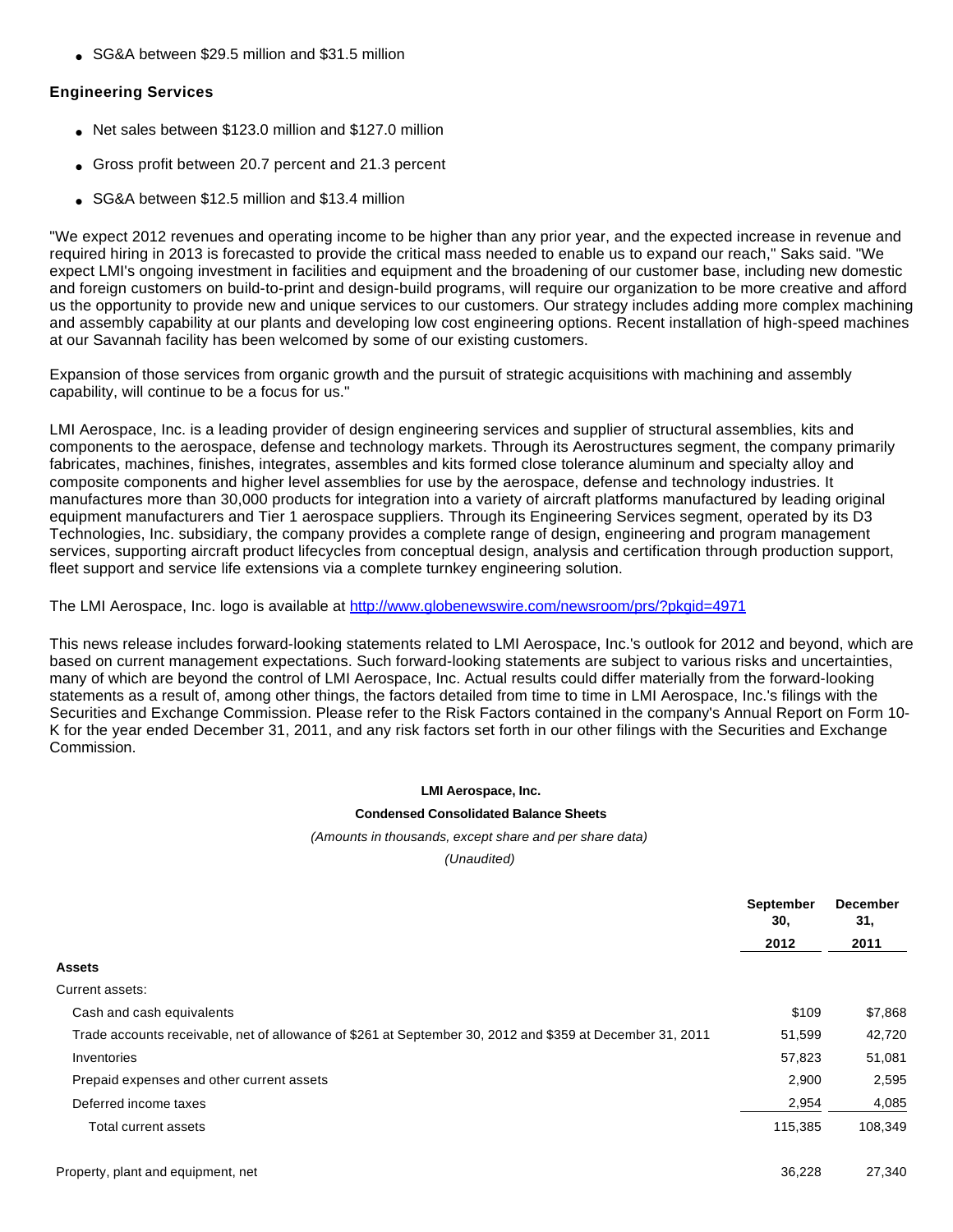| 18,357<br>17,642<br>Intangible assets, net<br>1,861<br>2,173<br>Other assets<br>\$227,561<br>\$204,606<br><b>Total assets</b><br>Liabilities and shareholders' equity<br><b>Current liabilities:</b><br>Accounts payable<br>\$12,954<br>\$13,224<br>11,108<br>Accrued expenses<br>15,983<br>1,133<br>29<br>Current installments of long-term debt<br>30,070<br>24,361<br><b>Total current liabilities</b><br>Long-term liabilities:<br>1,277<br>Long-term debt, less current installments<br>Other long-term liabilities<br>3,463<br>3,541<br>7,892<br>8,919<br>Deferred income taxes<br>12,632<br>12,460<br>Total long-term liabilities<br>Shareholders' equity:<br>Common stock, \$0.02 par value per share; authorized 28,000,000 shares: issued 12,095,101 and 12,123,992<br>shares at September 30, 2012 and December 31, 2011, respectively<br>242<br>242<br>Preferred stock, \$0.02 par value per share; authorized 2,000,000 shares; none issued at either date<br>Additional paid-in capital<br>75,651<br>74,823<br>Accumulated other comprehensive loss<br>(16)<br>Treasury stock, at cost, 95,962 shares at September 30, 2012 and 249,082 shares at December 31, 2011<br>(455)<br>(1, 182)<br>109,437<br>93,902<br>Retained earnings<br>184,859<br>167,785<br>Total shareholders' equity<br>\$227,561<br>\$204,606<br>Total liabilities and shareholders' equity | Goodwill | 55,730 | 49,102 |
|------------------------------------------------------------------------------------------------------------------------------------------------------------------------------------------------------------------------------------------------------------------------------------------------------------------------------------------------------------------------------------------------------------------------------------------------------------------------------------------------------------------------------------------------------------------------------------------------------------------------------------------------------------------------------------------------------------------------------------------------------------------------------------------------------------------------------------------------------------------------------------------------------------------------------------------------------------------------------------------------------------------------------------------------------------------------------------------------------------------------------------------------------------------------------------------------------------------------------------------------------------------------------------------------------------------------------------------------------------------------------|----------|--------|--------|
|                                                                                                                                                                                                                                                                                                                                                                                                                                                                                                                                                                                                                                                                                                                                                                                                                                                                                                                                                                                                                                                                                                                                                                                                                                                                                                                                                                              |          |        |        |
|                                                                                                                                                                                                                                                                                                                                                                                                                                                                                                                                                                                                                                                                                                                                                                                                                                                                                                                                                                                                                                                                                                                                                                                                                                                                                                                                                                              |          |        |        |
|                                                                                                                                                                                                                                                                                                                                                                                                                                                                                                                                                                                                                                                                                                                                                                                                                                                                                                                                                                                                                                                                                                                                                                                                                                                                                                                                                                              |          |        |        |
|                                                                                                                                                                                                                                                                                                                                                                                                                                                                                                                                                                                                                                                                                                                                                                                                                                                                                                                                                                                                                                                                                                                                                                                                                                                                                                                                                                              |          |        |        |
|                                                                                                                                                                                                                                                                                                                                                                                                                                                                                                                                                                                                                                                                                                                                                                                                                                                                                                                                                                                                                                                                                                                                                                                                                                                                                                                                                                              |          |        |        |
|                                                                                                                                                                                                                                                                                                                                                                                                                                                                                                                                                                                                                                                                                                                                                                                                                                                                                                                                                                                                                                                                                                                                                                                                                                                                                                                                                                              |          |        |        |
|                                                                                                                                                                                                                                                                                                                                                                                                                                                                                                                                                                                                                                                                                                                                                                                                                                                                                                                                                                                                                                                                                                                                                                                                                                                                                                                                                                              |          |        |        |
|                                                                                                                                                                                                                                                                                                                                                                                                                                                                                                                                                                                                                                                                                                                                                                                                                                                                                                                                                                                                                                                                                                                                                                                                                                                                                                                                                                              |          |        |        |
|                                                                                                                                                                                                                                                                                                                                                                                                                                                                                                                                                                                                                                                                                                                                                                                                                                                                                                                                                                                                                                                                                                                                                                                                                                                                                                                                                                              |          |        |        |
|                                                                                                                                                                                                                                                                                                                                                                                                                                                                                                                                                                                                                                                                                                                                                                                                                                                                                                                                                                                                                                                                                                                                                                                                                                                                                                                                                                              |          |        |        |
|                                                                                                                                                                                                                                                                                                                                                                                                                                                                                                                                                                                                                                                                                                                                                                                                                                                                                                                                                                                                                                                                                                                                                                                                                                                                                                                                                                              |          |        |        |
|                                                                                                                                                                                                                                                                                                                                                                                                                                                                                                                                                                                                                                                                                                                                                                                                                                                                                                                                                                                                                                                                                                                                                                                                                                                                                                                                                                              |          |        |        |
|                                                                                                                                                                                                                                                                                                                                                                                                                                                                                                                                                                                                                                                                                                                                                                                                                                                                                                                                                                                                                                                                                                                                                                                                                                                                                                                                                                              |          |        |        |
|                                                                                                                                                                                                                                                                                                                                                                                                                                                                                                                                                                                                                                                                                                                                                                                                                                                                                                                                                                                                                                                                                                                                                                                                                                                                                                                                                                              |          |        |        |
|                                                                                                                                                                                                                                                                                                                                                                                                                                                                                                                                                                                                                                                                                                                                                                                                                                                                                                                                                                                                                                                                                                                                                                                                                                                                                                                                                                              |          |        |        |
|                                                                                                                                                                                                                                                                                                                                                                                                                                                                                                                                                                                                                                                                                                                                                                                                                                                                                                                                                                                                                                                                                                                                                                                                                                                                                                                                                                              |          |        |        |
|                                                                                                                                                                                                                                                                                                                                                                                                                                                                                                                                                                                                                                                                                                                                                                                                                                                                                                                                                                                                                                                                                                                                                                                                                                                                                                                                                                              |          |        |        |
|                                                                                                                                                                                                                                                                                                                                                                                                                                                                                                                                                                                                                                                                                                                                                                                                                                                                                                                                                                                                                                                                                                                                                                                                                                                                                                                                                                              |          |        |        |
|                                                                                                                                                                                                                                                                                                                                                                                                                                                                                                                                                                                                                                                                                                                                                                                                                                                                                                                                                                                                                                                                                                                                                                                                                                                                                                                                                                              |          |        |        |
|                                                                                                                                                                                                                                                                                                                                                                                                                                                                                                                                                                                                                                                                                                                                                                                                                                                                                                                                                                                                                                                                                                                                                                                                                                                                                                                                                                              |          |        |        |
|                                                                                                                                                                                                                                                                                                                                                                                                                                                                                                                                                                                                                                                                                                                                                                                                                                                                                                                                                                                                                                                                                                                                                                                                                                                                                                                                                                              |          |        |        |
|                                                                                                                                                                                                                                                                                                                                                                                                                                                                                                                                                                                                                                                                                                                                                                                                                                                                                                                                                                                                                                                                                                                                                                                                                                                                                                                                                                              |          |        |        |
|                                                                                                                                                                                                                                                                                                                                                                                                                                                                                                                                                                                                                                                                                                                                                                                                                                                                                                                                                                                                                                                                                                                                                                                                                                                                                                                                                                              |          |        |        |
|                                                                                                                                                                                                                                                                                                                                                                                                                                                                                                                                                                                                                                                                                                                                                                                                                                                                                                                                                                                                                                                                                                                                                                                                                                                                                                                                                                              |          |        |        |
|                                                                                                                                                                                                                                                                                                                                                                                                                                                                                                                                                                                                                                                                                                                                                                                                                                                                                                                                                                                                                                                                                                                                                                                                                                                                                                                                                                              |          |        |        |

### **LMI Aerospace, Inc.**

### **Condensed Consolidated Statements of Comprehensive Income**

(Amounts in thousands, except share and per share data)

## (Unaudited)

|                                              | <b>Three Months Ended</b><br>September 30, |          | <b>Nine Months Ended</b><br>September 30, |           |
|----------------------------------------------|--------------------------------------------|----------|-------------------------------------------|-----------|
|                                              |                                            |          |                                           |           |
|                                              | 2012                                       | 2011     | 2012                                      | 2011      |
| Sales and service revenue                    |                                            |          |                                           |           |
| Product sales                                | \$42,794                                   | \$42,704 | \$125,180                                 | \$119,102 |
| Service revenue                              | 27,842                                     | 22,063   | 81,532                                    | 69,912    |
| Net sales                                    | 70,636                                     | 64,767   | 206,712                                   | 189,014   |
| Cost of sales and service revenue            |                                            |          |                                           |           |
| Cost of product sales                        | 32,757                                     | 31,316   | 89,331                                    | 85,822    |
| Cost of service revenue                      | 19,295                                     | 18,119   | 65,312                                    | 58,057    |
| Cost of sales                                | 52,052                                     | 49,435   | 154,643                                   | 143,879   |
| Gross profit                                 | 18,584                                     | 15,332   | 52,069                                    | 45,135    |
| Selling, general and administrative expenses | 10,050                                     | 8,681    | 28,011                                    | 25,855    |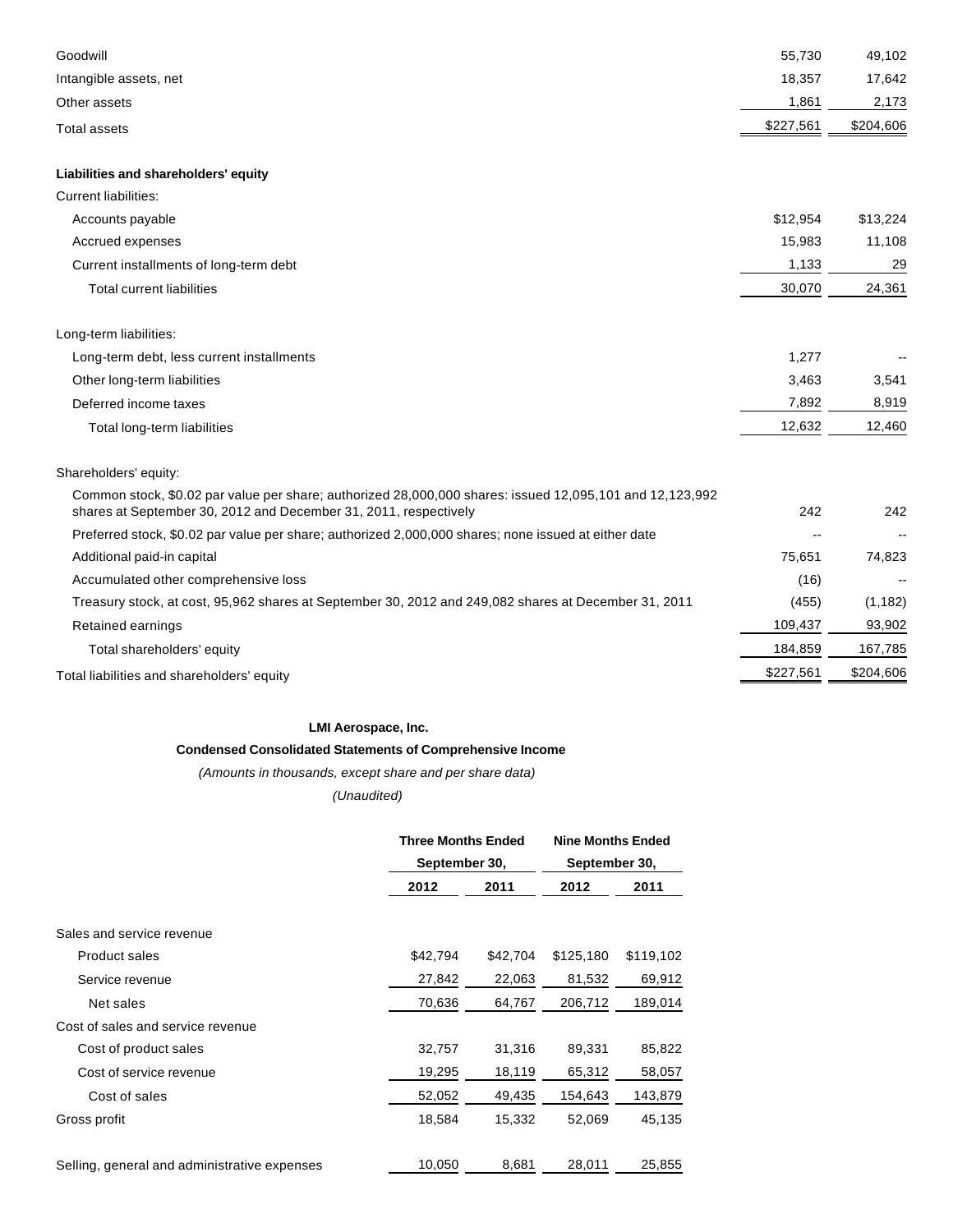| Income from operations                                                                          | 8,534   | 6,651                                       | 24,058   | 19,280   |
|-------------------------------------------------------------------------------------------------|---------|---------------------------------------------|----------|----------|
|                                                                                                 |         |                                             |          |          |
| Other income (expense):                                                                         |         |                                             |          |          |
| Interest expense                                                                                | (270)   | (255)                                       | (764)    | (510)    |
| Other, net                                                                                      | 174     | (289)                                       | 281      | (851)    |
| Total other expense                                                                             | (96)    | (544)                                       | (483)    | (1, 361) |
| Income before income taxes                                                                      | 8,438   | 6,107                                       | 23,575   | 17,919   |
| Provision for income taxes                                                                      | 2,799   | 2,029                                       | 8,039    | 5,606    |
| Net income                                                                                      | 5,639   | 4,078                                       | 15,536   | 12,313   |
| Other comprehensive income                                                                      |         |                                             |          |          |
| Foreign currency translation adjustment                                                         | (16)    |                                             | (16)     |          |
| Total comprehensive income                                                                      | \$5,623 | \$4,078                                     | \$15,520 | \$12,313 |
| Amounts per common share:                                                                       |         |                                             |          |          |
| Net income per common share                                                                     | \$0.48  | \$0.35                                      | \$1.33   | \$1.07   |
| Net income per common share assuming dilution                                                   | \$0.48  | \$0.35                                      | \$1.31   | \$1.05   |
| Weighted average common shares outstanding                                                      |         | 11,736,392 11,584,510 11,675,453 11,547,558 |          |          |
| Weighted average dilutive common shares outstanding 11,857,611 11,755,055 11,827,867 11,732,989 |         |                                             |          |          |

## **LMI Aerospace, Inc. Condensed Consolidated Statements of Cash Flows**

(Amounts in thousands) (Unaudited)

|                                                                                   |                          | <b>Nine Months Ended</b> |  |  |
|-----------------------------------------------------------------------------------|--------------------------|--------------------------|--|--|
|                                                                                   | September 30,            |                          |  |  |
|                                                                                   | 2012                     | 2011                     |  |  |
| <b>Operating activities:</b>                                                      |                          |                          |  |  |
| Net income                                                                        | \$15,536                 | \$12,313                 |  |  |
| Adjustments to reconcile net income to net cash provided by operating activities: |                          |                          |  |  |
| Depreciation and amortization                                                     | 5,767                    | 5,351                    |  |  |
| Intangible asset impairment                                                       | $- -$                    | 1,163                    |  |  |
| Contingent consideration write-off                                                | $\overline{\phantom{m}}$ | (1,235)                  |  |  |
| Restricted stock compensation                                                     | 1,205                    | 912                      |  |  |
| Inventory reserves                                                                | (346)                    | 722                      |  |  |
| Deferred taxes                                                                    | (626)                    | (35)                     |  |  |
| Other noncash items                                                               | (172)                    | (5)                      |  |  |
| Changes in operating assets and liabilities, net of acquisition:                  |                          |                          |  |  |
| Trade accounts receivable                                                         | (7,025)                  | (5,787)                  |  |  |
| Inventories                                                                       | (6,396)                  | (4,730)                  |  |  |
| Prepaid expenses and other assets                                                 | 310                      | (968)                    |  |  |
| Current income taxes                                                              | 1,294                    | 1,780                    |  |  |
| Accounts payable                                                                  | (2,950)                  | 2,226                    |  |  |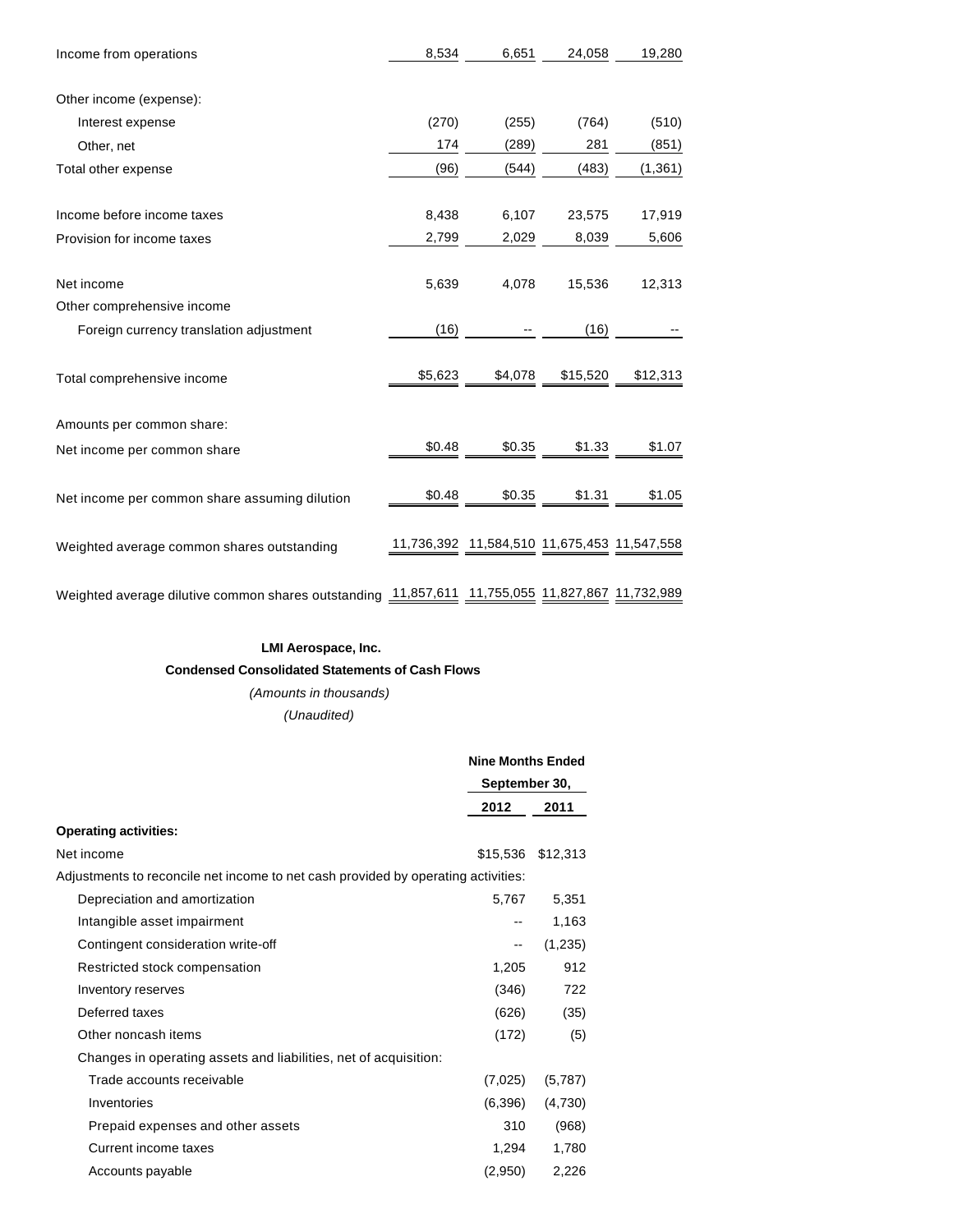| Accrued expenses                                         | 3,440     | 2,482    |
|----------------------------------------------------------|-----------|----------|
| Net cash provided by operating activities                | 10,037    | 14,189   |
| <b>Investing activities:</b>                             |           |          |
| Additions to property, plant and equipment               | (12,506)  | (7, 723) |
| Acquisition, net of cash acquired                        | (9,863)   |          |
| Other, net                                               | 88        | (9)      |
| Net cash used by investing activities                    | (22, 281) | (7, 732) |
| <b>Financing activities:</b>                             |           |          |
| Advances from long-term debt and notes payable           | 1,996     |          |
| Principal payments on long-term debt and notes payable   | (73)      | (152)    |
| Advances on swingline under credit agreement             | 4,324     |          |
| Payments on swingline under credit agreement             | (3,866)   |          |
| Changes in outstanding checks in excess of bank deposits | 2,031     |          |
| Other, net                                               | 73        | 46       |
| Net cash provided by (used by) financing activities      | 4,485     | (106)    |
| Net (decrease) increase in cash and cash equivalents     | (7, 759)  | 6,351    |
| Cash and cash equivalents, beginning of year             | 7,868     | 1,947    |
| Cash and cash equivalents, end of quarter                | \$109     | \$8,298  |

# **LMI Aerospace, Inc.**

# **Selected Non-GAAP Disclosures**

(Amounts in thousands)

(Unaudited)

|                                                                                      | <b>Three Months Ended</b> |                          | Nine Months Ended        |          |
|--------------------------------------------------------------------------------------|---------------------------|--------------------------|--------------------------|----------|
|                                                                                      | September 30,             |                          |                          |          |
|                                                                                      | 2012                      | 2011                     | September 30,<br>2012    | 2011     |
|                                                                                      |                           |                          |                          |          |
| <b>Non-GAAP Financial Information</b>                                                |                           |                          |                          |          |
| Adjusted Earnings Before Interest, Taxes, Depreciation and Amortization (EBITDA)(1): |                           |                          |                          |          |
| Net Income                                                                           | \$5,639                   | \$4,078                  | \$15,536                 | \$12,313 |
| Income tax expense                                                                   | 2,799                     | 2,029                    | 8,039                    | 5,606    |
| Depreciation and amortization                                                        | 1,954                     | 1,781                    | 5,767                    | 5,351    |
| Intangible asset impairment                                                          | $-$                       | --                       | $\overline{\phantom{a}}$ | 1,163    |
| Contingent consideration write-off                                                   | $\overline{\phantom{a}}$  | $\overline{\phantom{a}}$ | --                       | (1, 235) |
| Stock based compensation                                                             | 462                       | 354                      | 1,205                    | 912      |
| Interest expense                                                                     | 270                       | 255                      | 764                      | 510      |
| Acquisition expense                                                                  | 475                       | --                       | 542                      |          |
| Other, net                                                                           | (174)                     | 289                      | (281)                    | 851      |
| <b>Adjusted EBITDA</b>                                                               | \$11,425                  | \$8,786                  | \$31,572                 | \$25,471 |
| Free Cash Flow (2):                                                                  |                           |                          |                          |          |
| Net cash provided by operating activities                                            | \$6,088                   | \$4,827                  | \$10,037                 | \$14,189 |
| Less:                                                                                |                           |                          |                          |          |

Capital expenditures (6,161) (3,131) (12,506) (7,723)